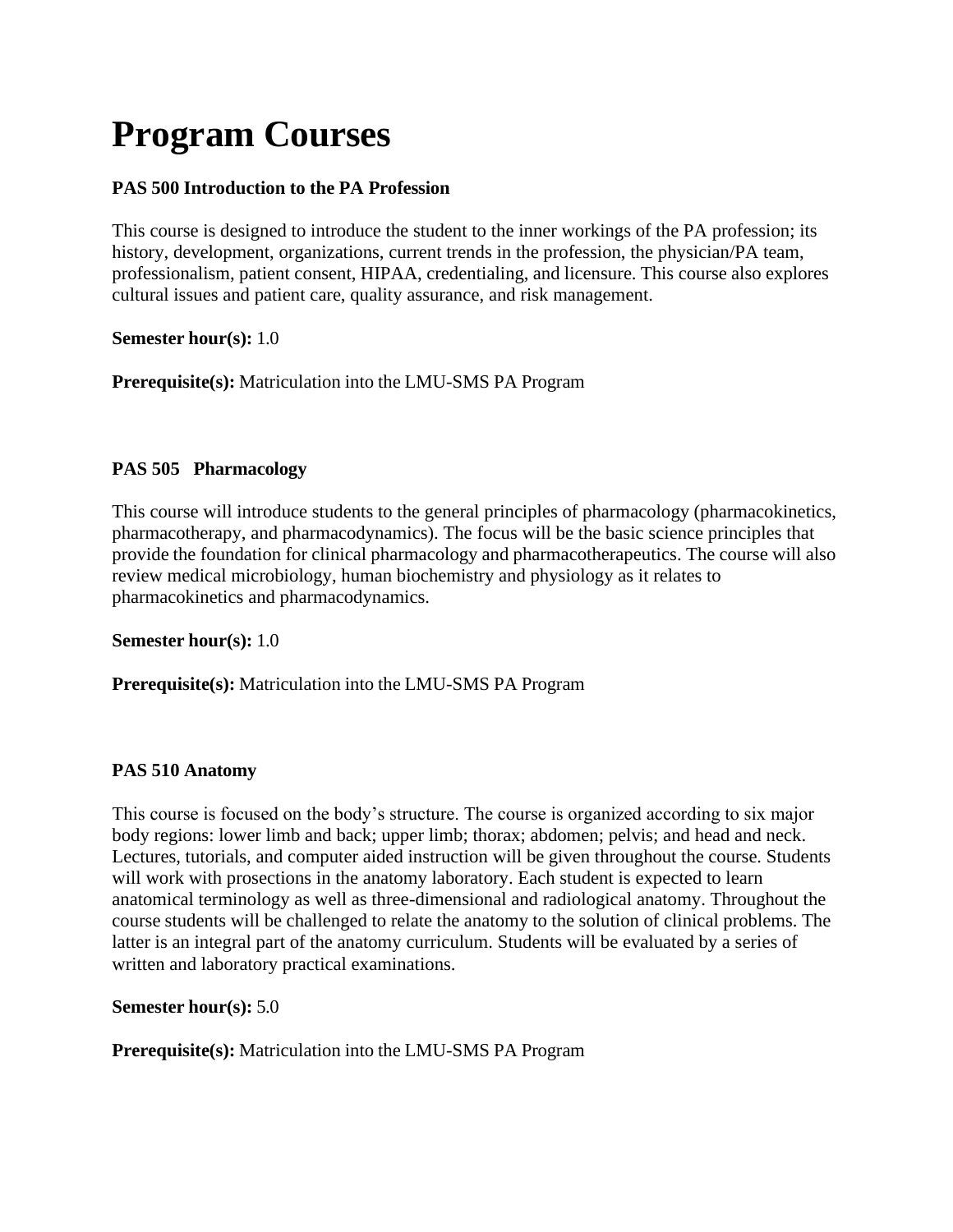# **PAS 515 Physiology/Pathophysiology**

This is the first of three courses covering human physiology and pathophysiology. In particular, this course covers the normal physiologic concepts, mechanisms and relevant anatomy involved in the healthy individual. In some cases, pathophysiology and disease mechanisms and presentation will also be discussed to add additionally layers of context to the material and how it relates with material presented in concomitant and subsequent courses. Additional clinical correlate and exam sessions will also be required components. Individual study and group work/presentations will be required. Time management, a high level of organization, team work and self-motivation are essential to success in this course.

**Semester hour(s):** 3.0

**Prerequisite(s):** Matriculation into the LMU-SMS PA Program

# **PAS 516 Physiology/Pathophysiology II**

This is the second of four course series in Physiology and Pathophysiology. Students acquired basic knowledge of general principles of cellular physiology, fundamentals of regulatory and organ systems physiology. In this second course, students will build on and apply their knowledge to analyze the pathophysiology of hematology, as well as the renal, endocrine, cardiovascular and respiratory systems. This course runs in parallel with Clinical Medicine I (PAS 550) and Pharmacology/Pharmacotherapy I (PAS 535), covers the same organ systems; and is designed to lay the foundation for those courses.

**Semester hour(s):** 2.0

**Prerequisite(s):** PAS 500, 505, 510, 515, 520, and 575

# **PAS 517 Physiology/Pathophysiology III**

This is the third of three course series in Physiology and Pathophysiology. Students acquired basic knowledge of general principles of cellular physiology, fundamentals of regulatory and organ systems physiology. In this third course, students will build on and apply their knowledge to analyze the pathophysiology of neurologic, orthopedic, rheumatologic, gastrointestinal, and reproductive systems. This course runs in parallel with Clinical Medicine II (PAS 551) and Pharmacology/Pharmacotherapy II (PAS 536), covers the same organ systems; and is designed to lay the foundation for those courses.

## **Semester hour(s):** 2.0

**Prerequisite(s):** PAS 500, 505, 510, 515, 516, 520, 521, 535, 550, 560, and 575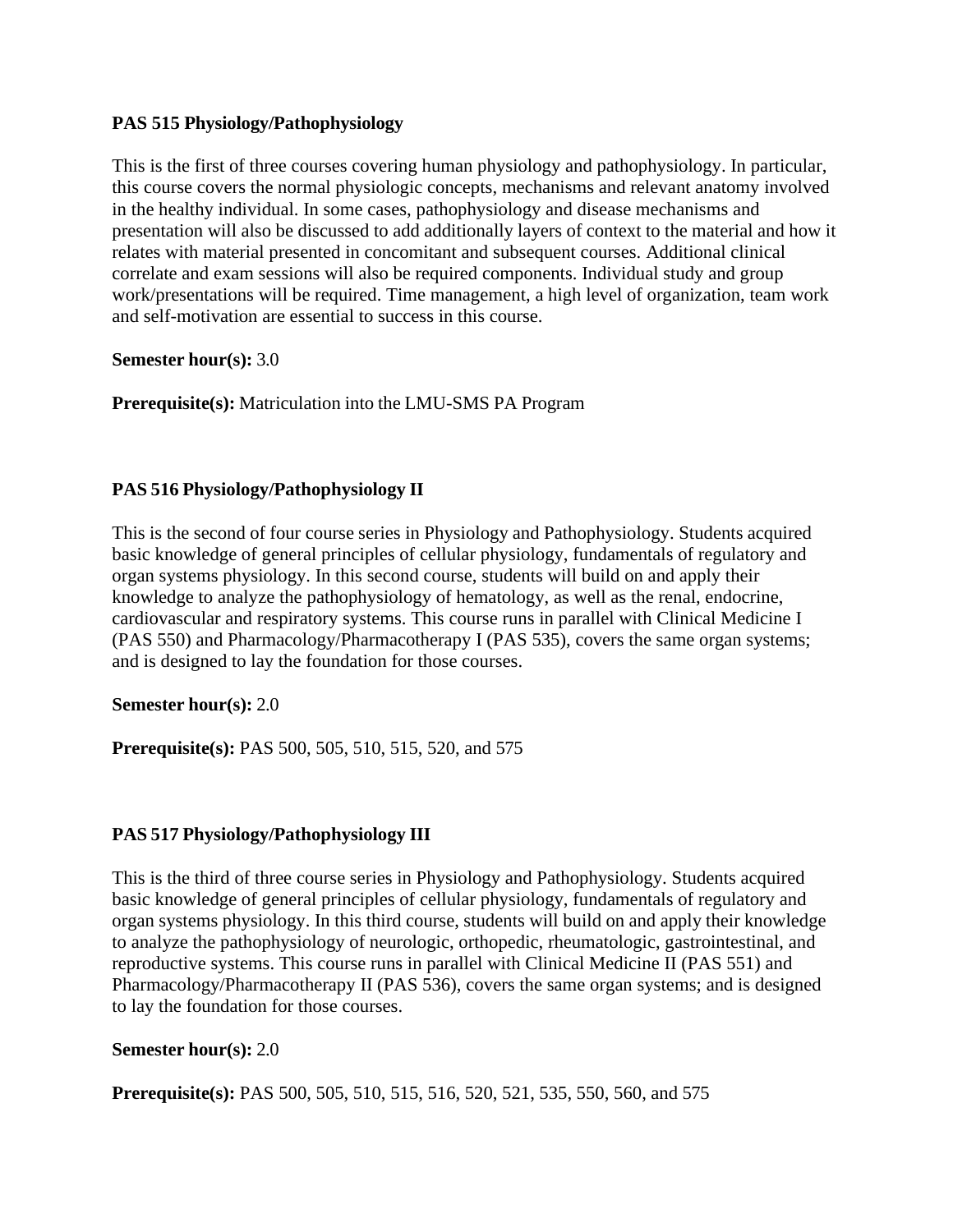## **PAS 520 Physical Diagnosis I**

This course is designed to introduce the student to patient history taking and communication skills. Students will begin using medical diagnostic equipment as they develop the skills needed to perform complete and focused physical examinations. This course is in the lecture, small group, and laboratory formats. Students will examine assigned laboratory partners and simulated patients to gain the skills and knowledge to perform a thorough history and physical examination. Students will build on their clinical assessment and documentation skills through participation in small group case studies and Objective Structured Clinical Encounters (OSCE) using human patient simulators. In addition, students will complete the Basic Life Support (BLS) and learn airway management skills.

## **Semester hour(s):** 3.0

**Prerequisite(s):** Matriculation into the LMU-SMS PA Program

## **PAS 521 Physical Diagnosis II**

This course is a continuation of Physical Diagnosis I. Students will learn additional components of the physical examination, recognize abnormal and normal findings, and communicate the information in oral and written formats. Special issues involving the health histories and physical examination of the pediatric and geriatric patient will be addressed. Students will also learn and practice the male and female genitourinary examination on human patient simulators. Students will build on their clinical assessment, documentation, and Basic Life Support (BLS) skills through small group case studies, OSCEs, and 3-D mannequin simulations. In addition, students will complete the Advanced Cardiac Life Support (ACLS), learn venipuncture and intravenous catheter insertion, and practice airway management skills.

## **Semester hour(s):** 3.0

**Prerequisite(s):** PAS 500, 505, 510, 515, 520, and 575

## **PAS 525 Medical Law, Ethics, and Health Care Delivery Systems**

This course is designed to provide a fundamental level of knowledge of the structure and function of the U.S. healthcare delivery system, its medical laws, and the ethical theories and issues associated as they apply to the PA and PA/physician team. Issues discussed will include reimbursement, inequality to accessing health care issues, health care policies, and the roles of the different members of the health care professional team.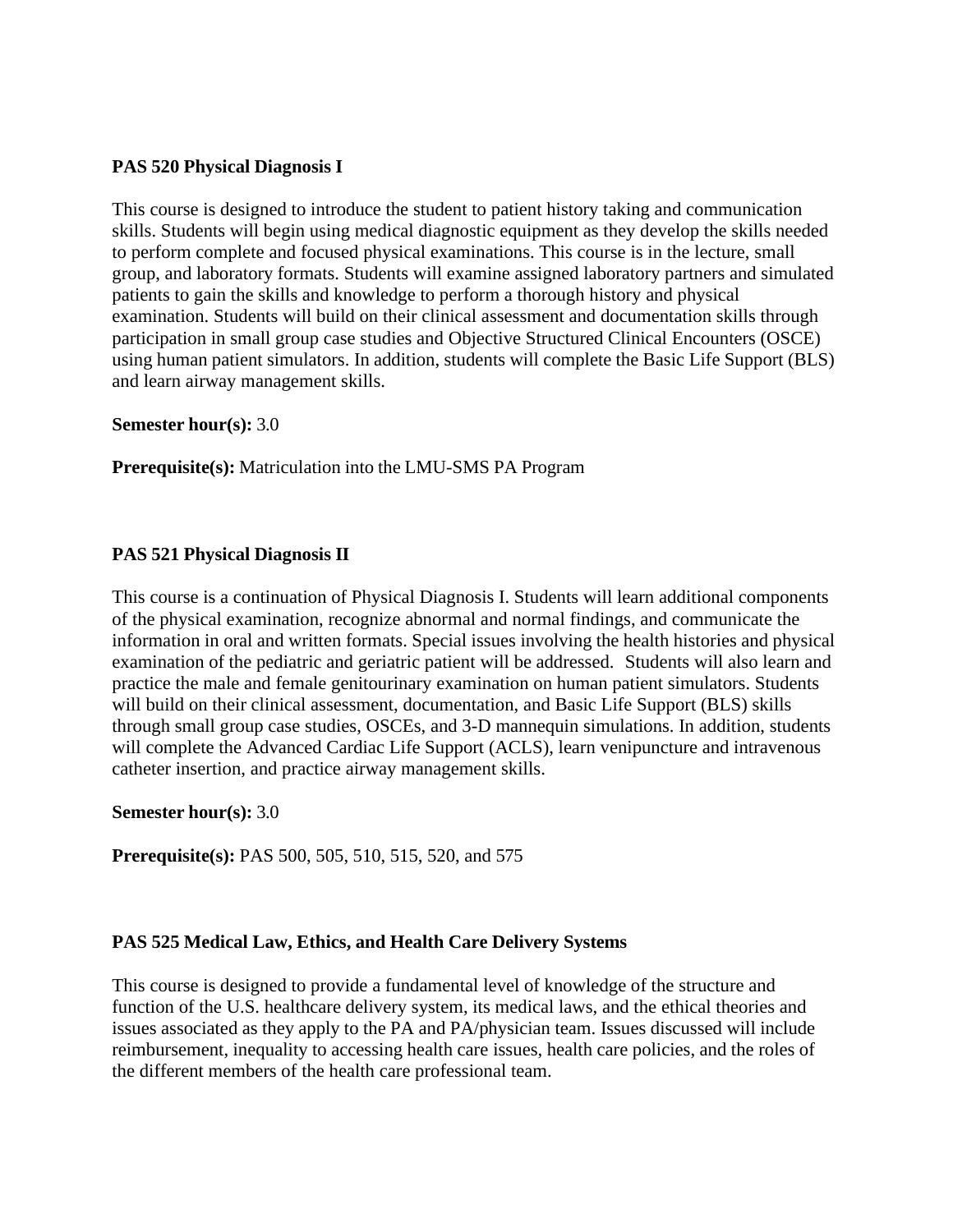#### **Semester hour(s):** 1.0

**Prerequisite(s):** PAS 500, 505, 510, 515, 516, 517, 520, 521, 535, 536, 545, 550, 551, 560, and 575

#### **PAS 535 Pharmacology/Pharmacotherapeutics I**

The focus of this course is basic pharmacology and pharmacotherapeutics of selected drug classes. The course runs parallel to Physiology/Pathophysiology II (PAS 516) and Clinical Medicine I (PAS 550) courses and is designed to provide a background understanding of medication actions in health and disease.

#### **Semester hour(s):** 2.0

**Prerequisite(s):** PAS 500, 505, 510, 515, 520, and 575

#### **PAS 536 Pharmacology/Pharmacotherapeutics II**

This is the second course in Pharmacology and Pharmacotherapeutics. Students will add to their knowledge of general principles of pharmacology, pharmacokinetics, and pharmacotherapeutics. The course runs parallel to the Physiology/Pathophysiology III (PAS 517) and Clinical Medicine II (PAS 551) courses and is designed to provide a background understanding medication actions in health and disease.

#### **Semester hour(s):** 2.0

**Prerequisite(s):** PAS 500, 505, 510, 515, 516, 520, 521, 535, 550, 560, and 575

## **PAS 545 Clinical Skills I**

This is the first of a two-semester course designed to help students develop clinical and procedural skills common to office and emergency department settings. Students will receive instruction in lumbar puncture, slit lamp evaluation, insertion of nasogastric and urinary catheters, interpretation of images obtained by x-ray, computed tomography, and magnetic resonance imaging, examination of the neurologic system, special orthopedic examination techniques, joint injection/aspiration, and interpretation of cardiac rhythm strips and 12-lead electrocardiographs. Students will have an opportunity to practice learned skills during laboratory sessions. Additionally, students will have an opportunity to practice previously learned skills of airway management, venipuncture, and peripheral venous access during open laboratory sessions. Students will build on their clinical assessment and documentation skills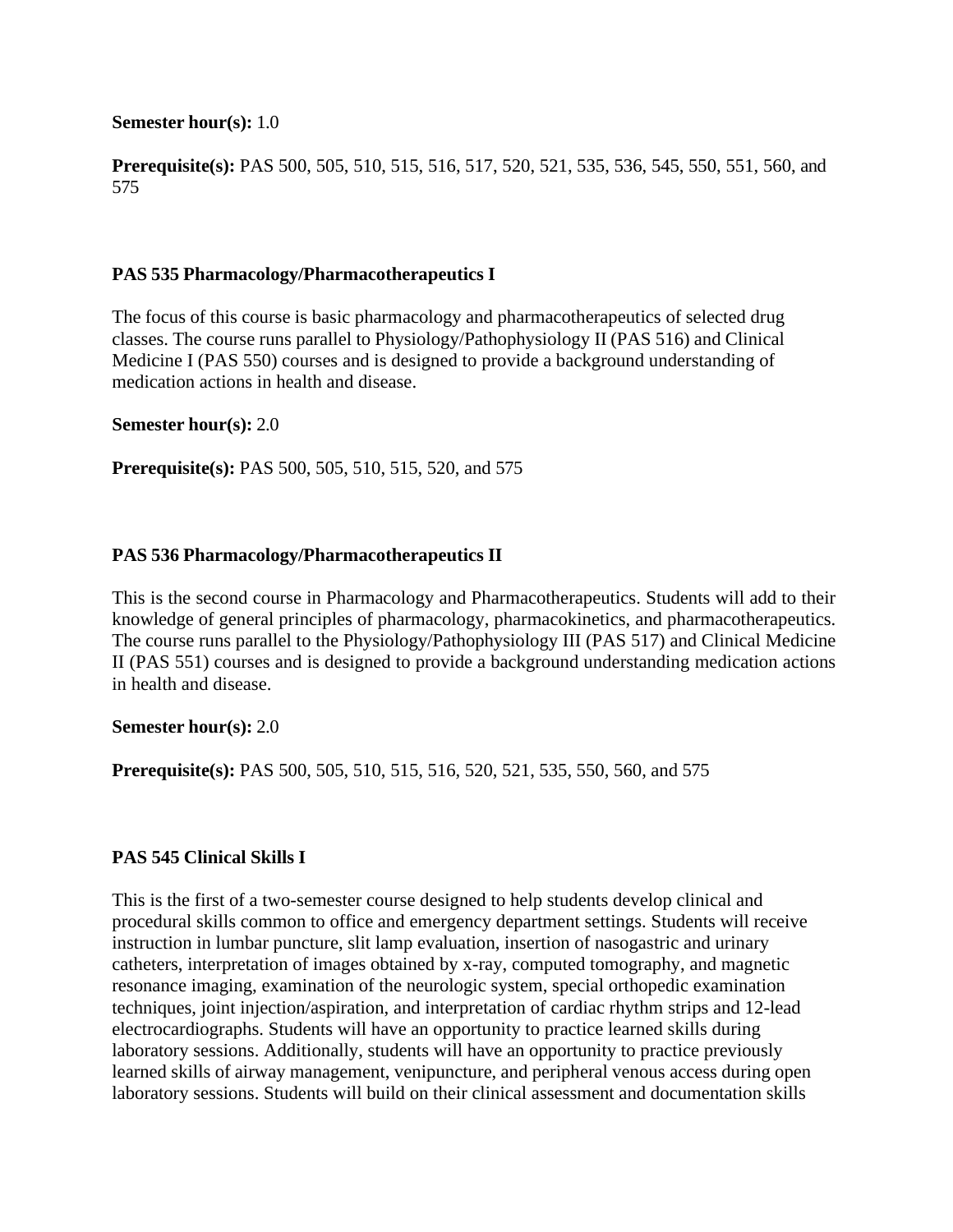learned in PAS 520 and PAS 521, Basic Life Support (BLS) and Advanced Cardiac Life Support (ACLS) skills through OSCEs and 3-D mannequin simulations. In addition, students will complete the Pediatric Advanced Life Support (PALS) course.

**Semester hour(s):** 3.0

**Prerequisite(s):** PAS 500, 505, 510, 515, 516, 520, 521, 535, 550, 560, and 575

#### **PAS 546 Clinical Skills II**

A continuation of PAS 545, this is the second of a two-semester course designed to help students develop clinical and procedural skills common to office, emergency department, and operating room settings. Students will receive instruction in several skills including gowning, gloving, surgical scrubbing, sterile technique, wound closure, surgical knot tying, surgical instrument recognition, review of protective personal equipment, skin lesion biopsy techniques, spinal immobilization techniques, orthopedic splinting, ultrasound techniques, arterial and central line insertion, chest tube thoracostomy and needle decompression, interpretation of images obtained by x-ray, computed tomography, magnetic resonance imaging, and ultrasound, interpretation of cardiac rhythm strips and 12-lead electrocardiographs, and billing and coding. Students will have the opportunity to practice learned skills during laboratory session. Additionally, students have an opportunity to practice previously learned skills of airway management, venipuncture, peripheral venous access, joint injections, lumbar puncture, and endotracheal intubation during open laboratory sessions. Students will build on their clinical assessment and documentation skills learned in PAS 520 and PAS 521, Basic Life Support (BLS), Advanced Cardiac Life Support (ACLS), and Pediatric Advanced Life Support (PALS) skills through OSCEs and 3-D mannequin simulations.

## **Semester hour(s):** 3.0

**Prerequisite(s):** PAS 500, 505, 510, 515, 516, 517, 520, 521, 535, 536, 545, 550, 551, 560, and 575

## **PAS 550 Clinical Medicine I**

This course is designed to examine the epidemiology, etiology, clinical presentation, diagnostic evaluation, management, and follow-up of various diseases and disorders encountered in the primary care setting. Students will learn how to formulate differential diagnoses, recognize important history and physical examination clues, order appropriate diagnostic studies, interpret the results of the diagnostic studies, and apply this information to the diagnosis and treatment of various diseases and disorders encountered in the primary care setting. This course emphasizes diseases and disorders related to the immune (infectious disease), hematologic (including oncology), renal, endocrine, cardiovascular, and pulmonary systems.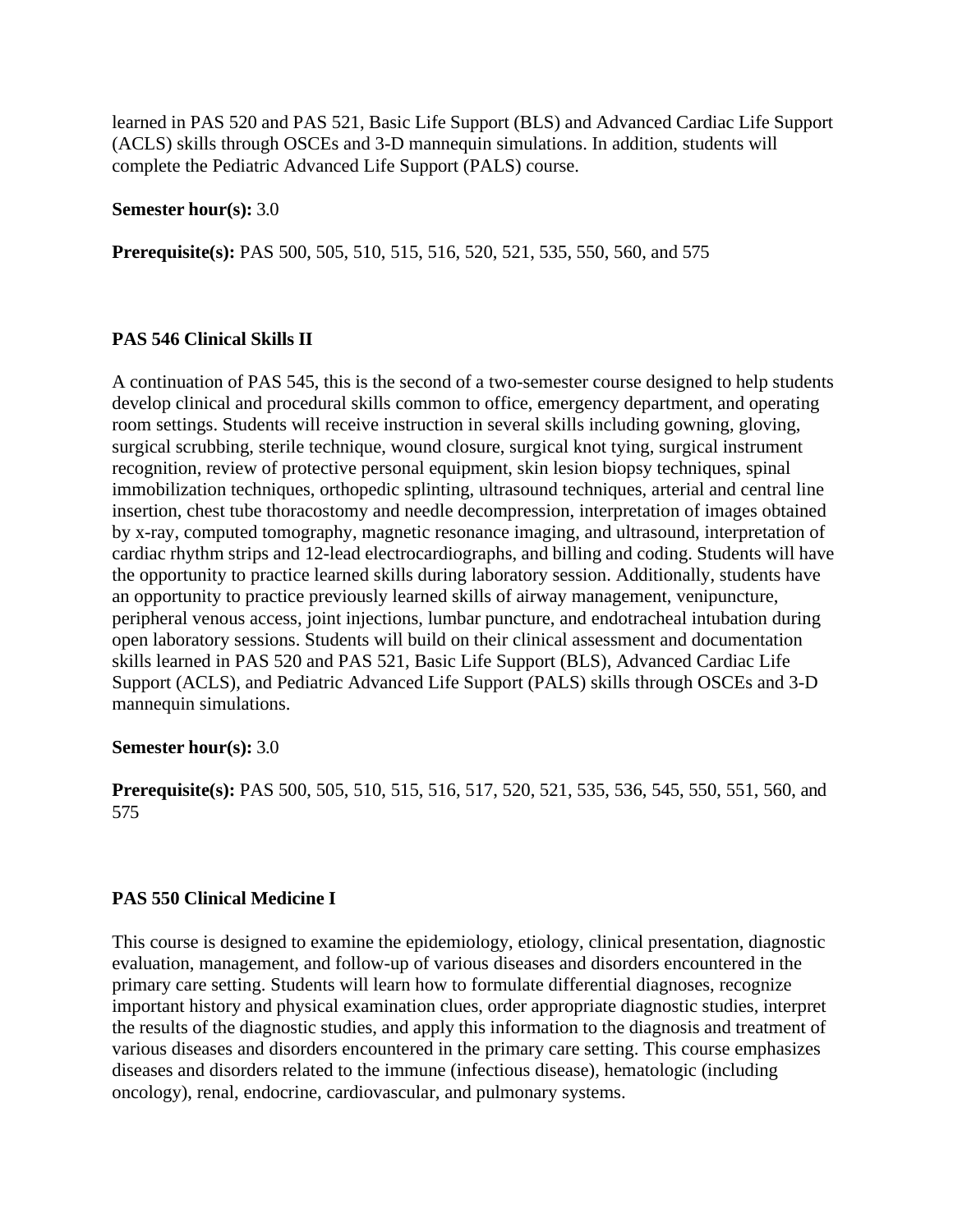#### **Semester hour(s):** 9.5

**Prerequisite(s):** PAS 500, 505, 510, 515, 520, and 575

## **PAS 551 Clinical Medicine II**

This course is a continuation of Clinical Medicine I (PAS 550) examining the epidemiology, etiology, pathophysiology, clinical presentation, diagnostic evaluation and management of various diseases and disorders. Students will learn to correlate epidemiologic data, physiology and pathophysiology concepts, and history and physical examination findings to formulate differential diagnoses for common complaints found in the primary care setting. Students will learn what diagnostic studies are indicated for a given clinical presentation, how to interpret the results of those diagnostic studies, and how to decide if follow-up testing is required. Students will also learn the appropriate pharmacologic and non-pharmacologic management for common complaints found in the primary care setting. Emphasis in this course will be on conditions of the neurologic, ophthalmologic, otolaryngologic, gastroenterologic, rheumatologic, musculoskeletal, and reproductive systems.

#### **Semester hour(s):** 9.5

**Prerequisite(s):** PAS 500, 505, 510, 515, 516, 520, 521, 535, 550, 560, and 575

## **PAS 552 Clinical Medicine III**

This course is a continuation of Clinical Medicine I (PAS 550) and Clinical Medicine II (PAS 551) studying the epidemiology, etiology, pathophysiology, clinical presentation, diagnostic evaluation, and management of common conditions encountered in the primary care setting. This course will focus on the health maintenance and evaluation and management of common disorders encountered in pediatric and geriatric patients. Students will also learn the etiology, epidemiology, pathophysiology, clinical presentation, diagnostic evaluation, and management of dermatologic conditions encountered in the primary care setting. Additionally, students will learn how to evaluate and manage common conditions encountered in the hospitalized patient and provide for patient safety.

## **Semester hour(s):** 5.0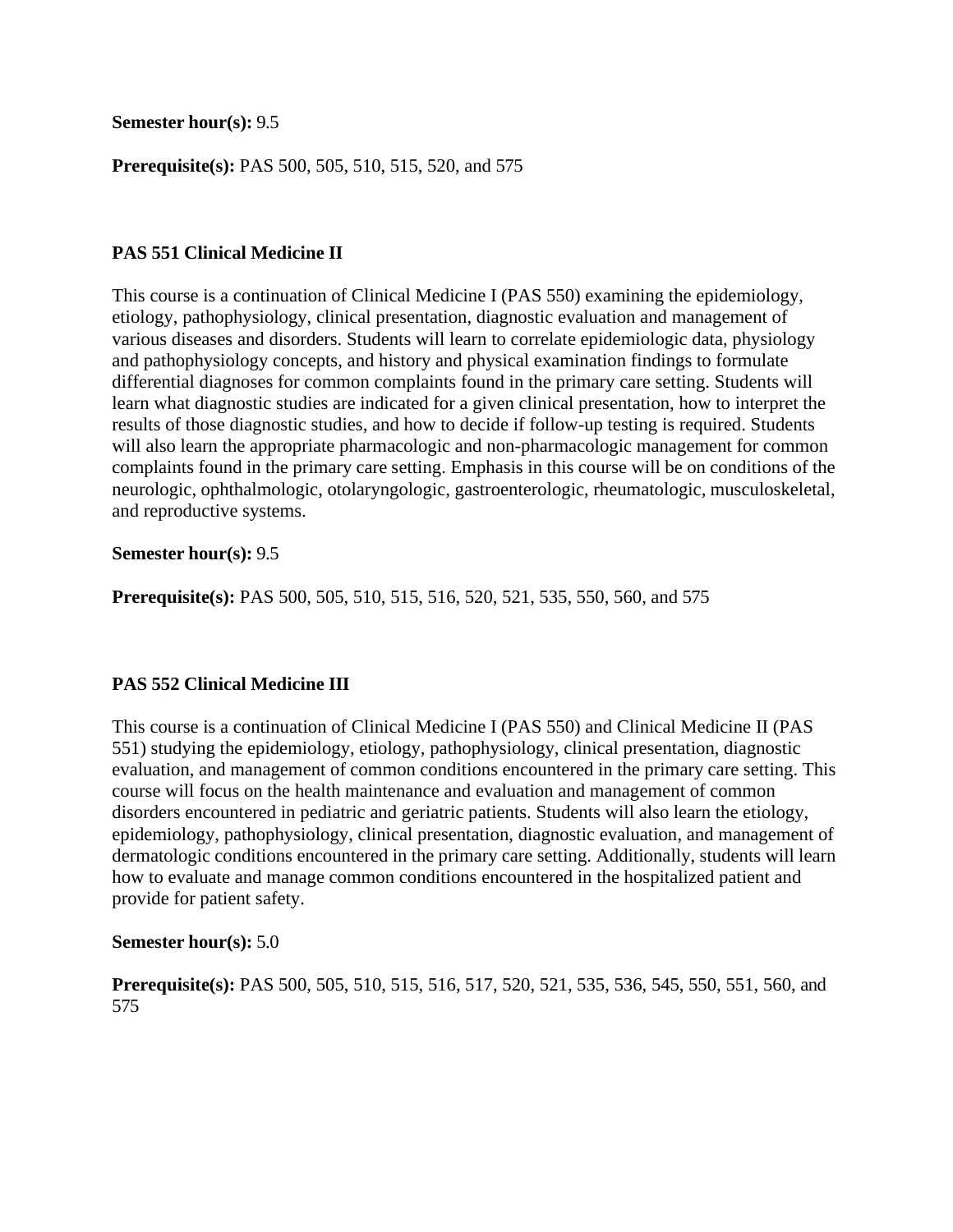## **PAS 560 Research Methods**

This course emphasizes the incorporation of evidence-based medicine, through evaluation and interpretation of current research, into clinical practice. Students will become familiar with research methodology and various forms of research presentation. Methods for critically appraising medical literature and strategies for keeping current with new medical findings are stressed throughout the course. Additionally, students will be instructed on how to complete patient education materials, poster presentations, clinical application papers, and research papers.

# **Semester hour(s):** 2.0

**Prerequisite(s):** PAS 500, 505, 510, 515, 520, and 575

# **PAS 565 Surgery and Emergency Medicine**

In this course students will learn the epidemiology, etiology, pathophysiology, clinical presentation, diagnostic evaluation, and management of common surgical conditions and emergent medical conditions. Students will learn the important concepts necessary for pre-, intra- , and post-operative care of surgical patients. Students will also learn how to prioritize the evaluation and management of patients presenting with acute surgical and emergent medical conditions. Students will have the opportunity to practice concepts learned in this course and build on their clinical assessment and documentation skills, Basic Life Support (BLS), Advanced Cardiac Life Support (ACLS), and Pediatric Advanced Life Support (PALS) skills through OSCEs and 3-D mannequin simulations.

## **Semester hour(s):** 2.0

**Prerequisite(s):** PAS 500, 505, 510, 515, 516, 517, 520, 521, 535, 536, 545, 550, 551, 560, and 575

# **PAS 575 Public Health Issues**

This course will introduce students to public health initiatives unique to the United States, and more specifically, rural Appalachia. The areas of health communication and cultural competency will be discussed as it applies to public health initiatives. Students will identify community resources and health services of benefit to individual patients and the community.

## **Semester hour(s):** 2.0

## **Prerequisite(s):** Matriculation into the LMU-SMS PA Program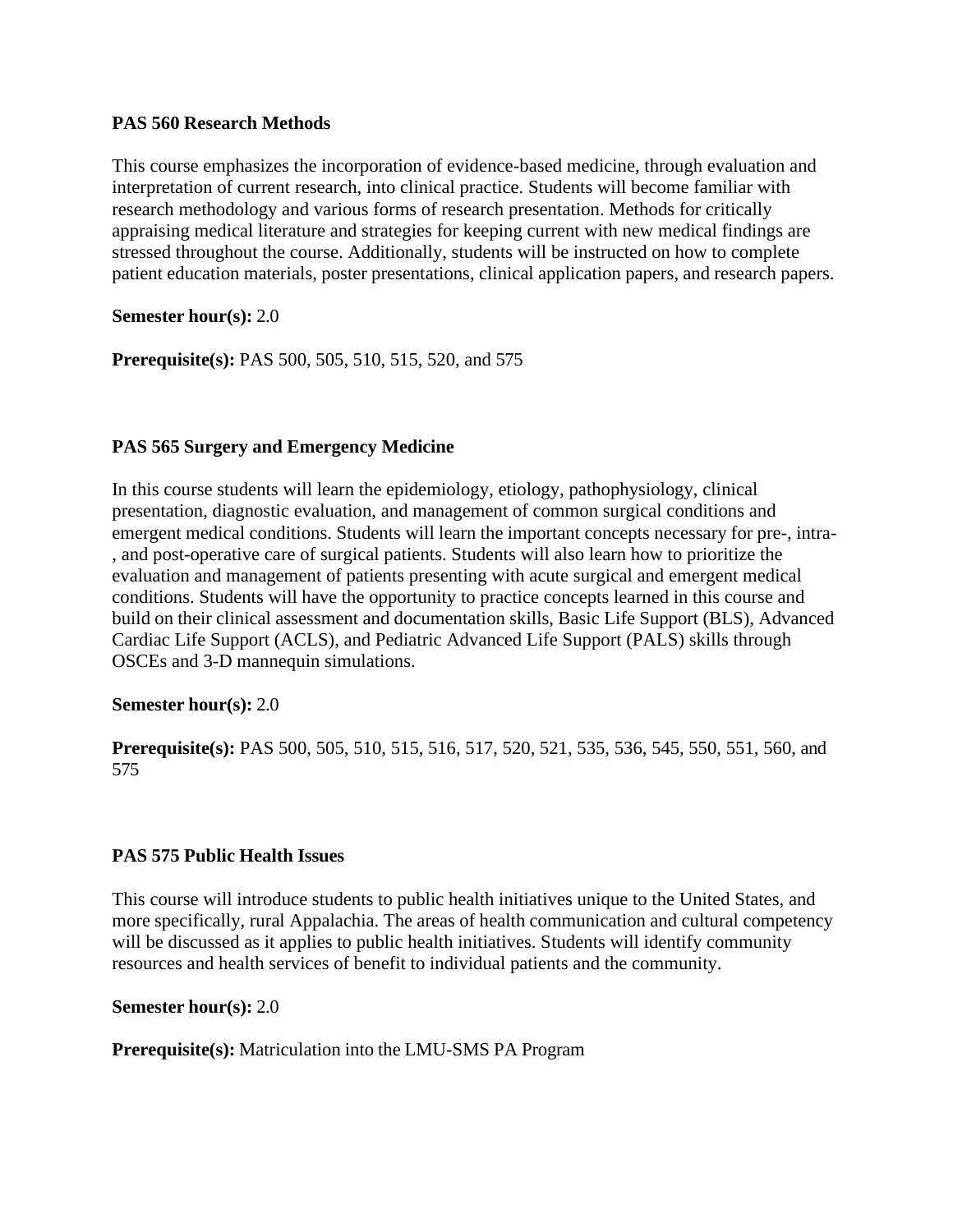## **PAS 600 Capstone Project**

This course is designed to enable PA students to interpret research, write scholarly papers on approved topics in clinical medicine and do various other activities, including obtaining certifications and participation in continuing medical education which leads to professional development of the student.

## **Semester hour(s):** 4.0

**Prerequisite(s):** PAS 500, 505, 510, 515, 516, 517, 520, 521, 525, 535, 536, 545, 546, 550, 551, 552, 560, 565 and 575

# **PAS 610 Family Medicine**

This is a required 8-week rotation in family practice under the supervision of a clinical site preceptor. The student will gain experience and be able to integrate the knowledge and skills learned during the didactic phase to interact with patients and their families, order and interpret lab and diagnostic tests, evaluate, and manage patients effectively. Students will have the opportunity to manage acute and chronic care in addition to patient education and increase their knowledge in the use of psychoactive pharmaceuticals. (Minimum of 240 hours for rotation)

## **Semester hour(s):** 8.0

**Prerequisite(s):** PAS 500, 505, 510, 515, 516, 517, 520, 521, 525, 535, 536, 545, 546, 550, 551, 552, 560, 565 and 575

## **PAS 610 Internal Medicine**

This is a required 8-week rotation in internal medicine under the supervision of a clinical site preceptor. The student will gain experience and be able to integrate the knowledge and skills learned during the didactic phase to interact with patients and their families, order and interpret lab and diagnostic tests, evaluate, educate patients about health maintenance, review patient records and evaluate established patients for their continual medical care. Students will have the opportunity to manage acute and chronic care in addition to patient education. With experience in both inpatient and outpatient settings, the student will be able to recognize emergent, acute, and chronic diagnoses and participate in the necessary continuity of care for each. (Minimum of 240 hours for rotation)

## **Semester hour(s):** 8.0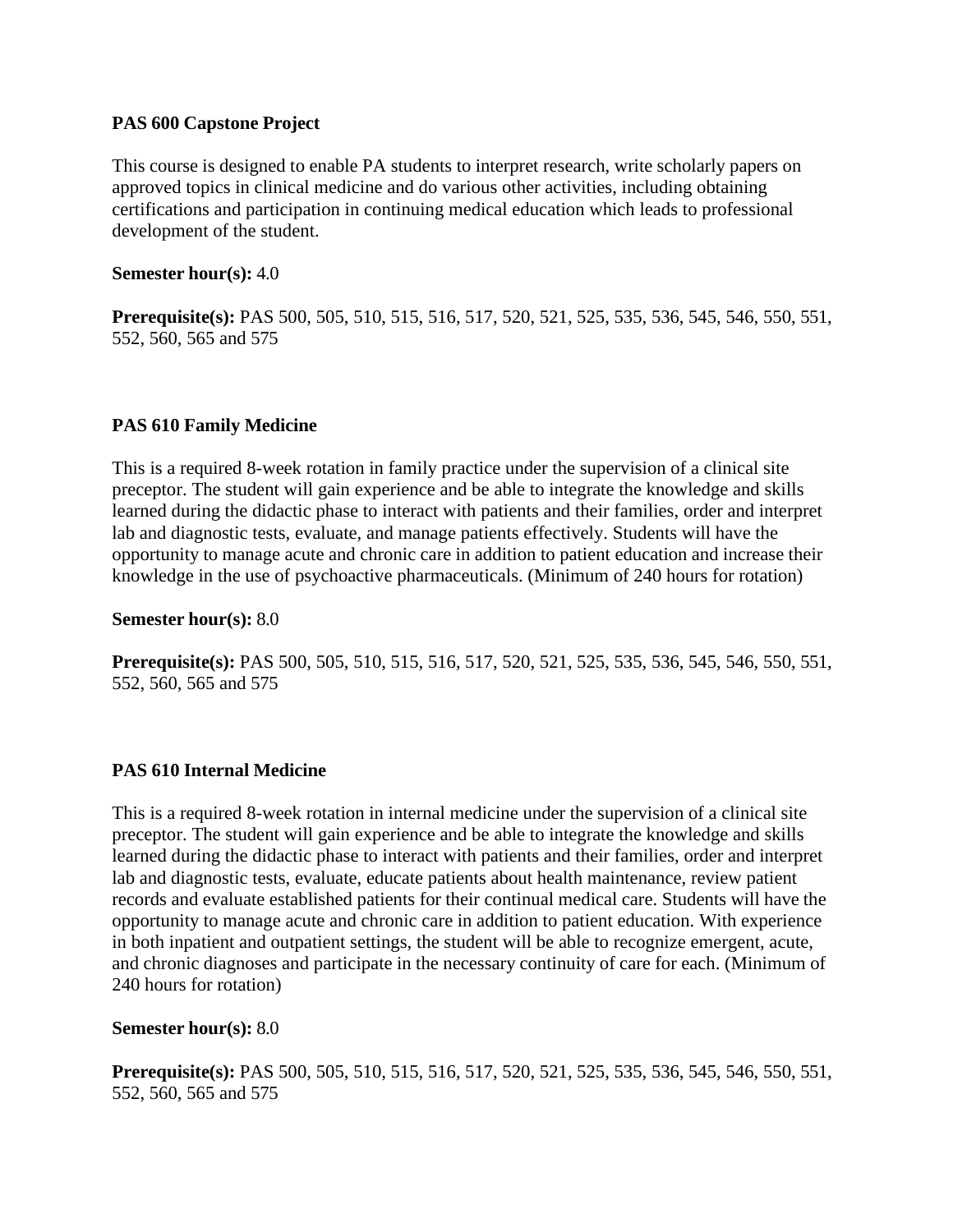# **PAS 625 Behavioral Medicine**

This is a required 4-week rotation under the supervision of the site preceptor in which students will have the opportunity to learn about behavioral health conditions and interact with patients and their families. The student will gain experience in interviewing and assessing the behavioral health patient, ordering and interpreting lab and diagnostic tests, evaluating, and managing patients in a behavioral health setting. (Minimum of 120 hours for rotation)

### **Semester hour(s):** 4.0

**Prerequisite(s):** PAS 500, 505, 510, 515, 516, 517, 520, 521, 525, 535, 536, 545, 546, 550, 551, 552, 560, 565 and 575

## **PAS 630 Emergency Medicine**

This is a required 4-week rotation under the supervision of the site preceptor in which the student will have the opportunity to evaluate and treat a wide variety of urgent, emergent and lifethreatening conditions. The student will learn to triage patients, interact with patients' families, and become more proficient at taking rapid accurate histories, performing physical examinations, ordering appropriate diagnostic tests, and formulating a treatment plan. The student will have the opportunity to improve their oral presentations in a fast-paced environment. This rotation should give the student the opportunity to practice many clinical procedures such as suturing, endotracheal intubation, and ACLS. (Minimum of 120 hours for rotation)

## **Semester hour(s):** 4.0

**Prerequisite(s):** PAS 500, 505, 510, 515, 516, 517, 520, 521, 525, 535, 536, 545, 546, 550, 551, 552, 560, 565 and 575

## **PAS 640 Surgery**

This is a required 4 week rotation in surgery under the supervision of a clinical site preceptor. The student will participate in pre, peri, and postoperative care. Students will gain experience in the evaluation of acutely ill surgical patients, assist in surgery, and identify indications, contraindications, and potential complications. (Minimum of 120 hours for rotation)

#### **Semester hour(s):** 4.0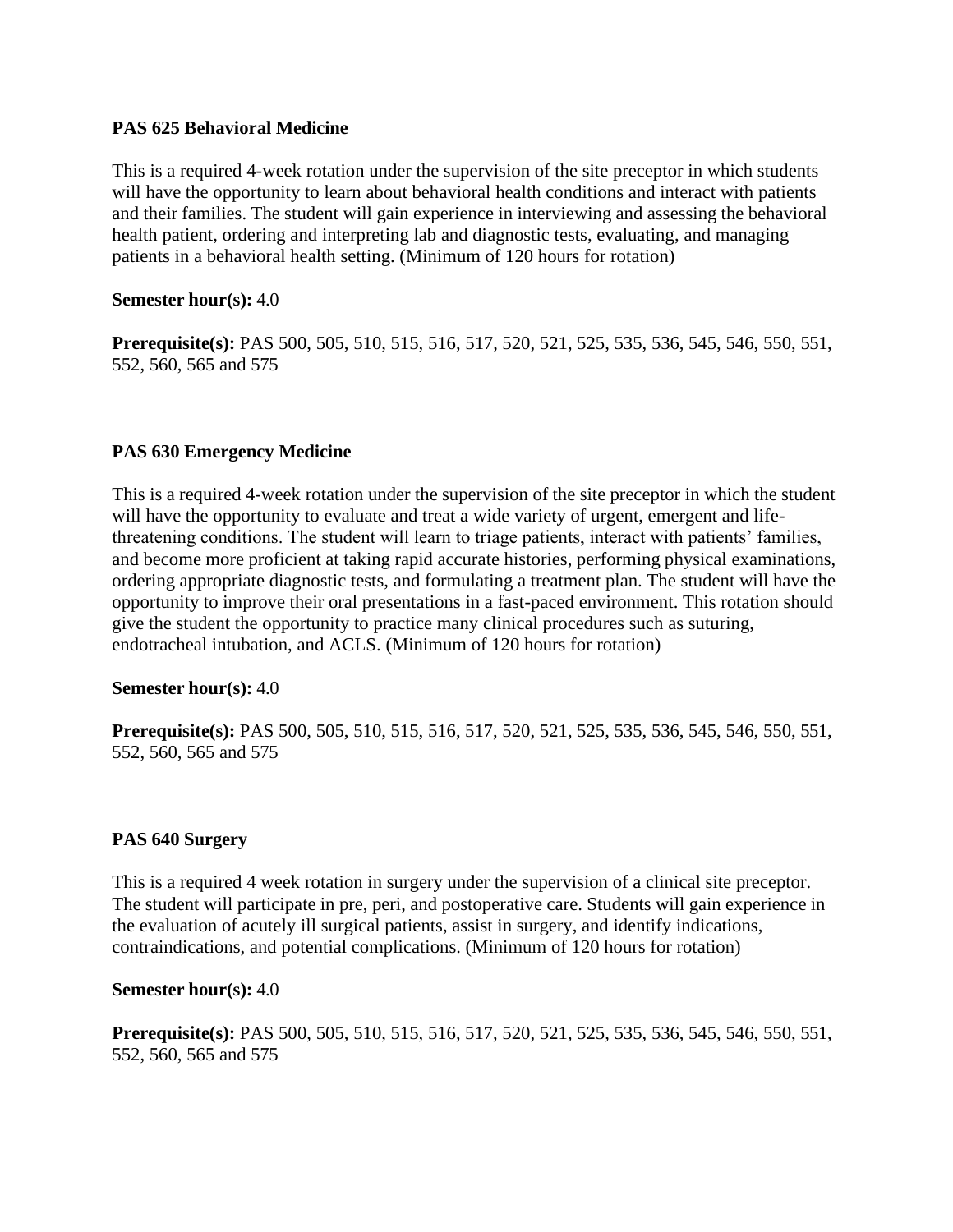# **PAS 650 Pediatrics**

This is a required 4 week rotation in pediatrics under the supervision of a clinical site preceptor. The student will refine their history taking and physical examination skills in the pediatric population, perform well child checks, evaluate children for developmental milestones, and diagnose and treat acute and chronic illnesses in children and adolescents. The student will have the opportunity to educate and counsel the patient and their parent or guardian. (Minimum of 120 hours for rotation)

## **Semester hour(s):** 4.0

**Prerequisite(s):** PAS 500, 505, 510, 515, 516, 517, 520, 521, 525, 535, 536, 545, 546, 550, 551, 552, 560, 565 and 575

## **PAS 680 Elective I**

This is a required 4-week rotation in a field chosen by the student. This experience gives the student the opportunity to enhance their knowledge and skills in a particular specialty of medicine. The site must be approved by the Director of Clinical Education and will optimally be scheduled later in the clinical year. (Minimum of 120 hours for rotation).

#### **Semester hour(s):** 4.0

**Prerequisite(s):** PAS 500, 505, 510, 515, 516, 517, 520, 521, 525, 535, 536, 545, 546, 550, 551, 552, 560, 565 and 575

## **PAS 685 Elective II**

This is a required 4-week rotation in a field chosen by the student. This experience gives the student the opportunity to enhance their knowledge and skills in a particular specialty of medicine. The site must be approved by the Director of Clinical Education and will optimally be scheduled later in the clinical year. (Minimum of 120 hours for rotation).

#### **Semester hour(s):** 4.0